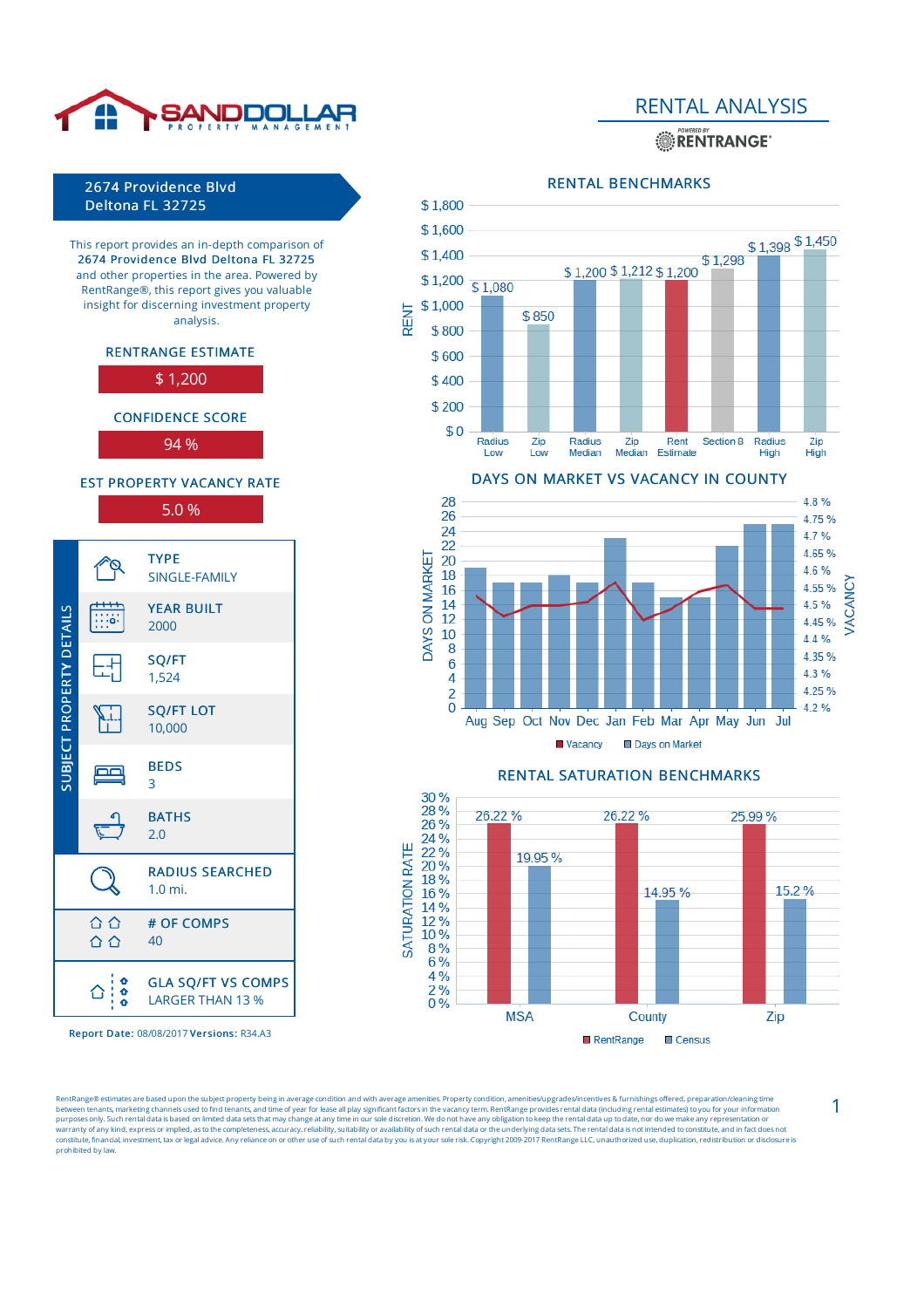

2674 Providence Blvd

### COMPARABLE FOR-RENT PROPERTIES



entRange® estimates are based upon the subject property being in average condition and with average amenities. Property condition, amenities/upgrades/incentives & furnishings offered, preparation/cleaning tin between tenants, marketing channels used to find tenants, and time of year for lease all play significant factors in the vacancy term. RentRange provides rental data (including rental estimates) to you for your information prohibited by law.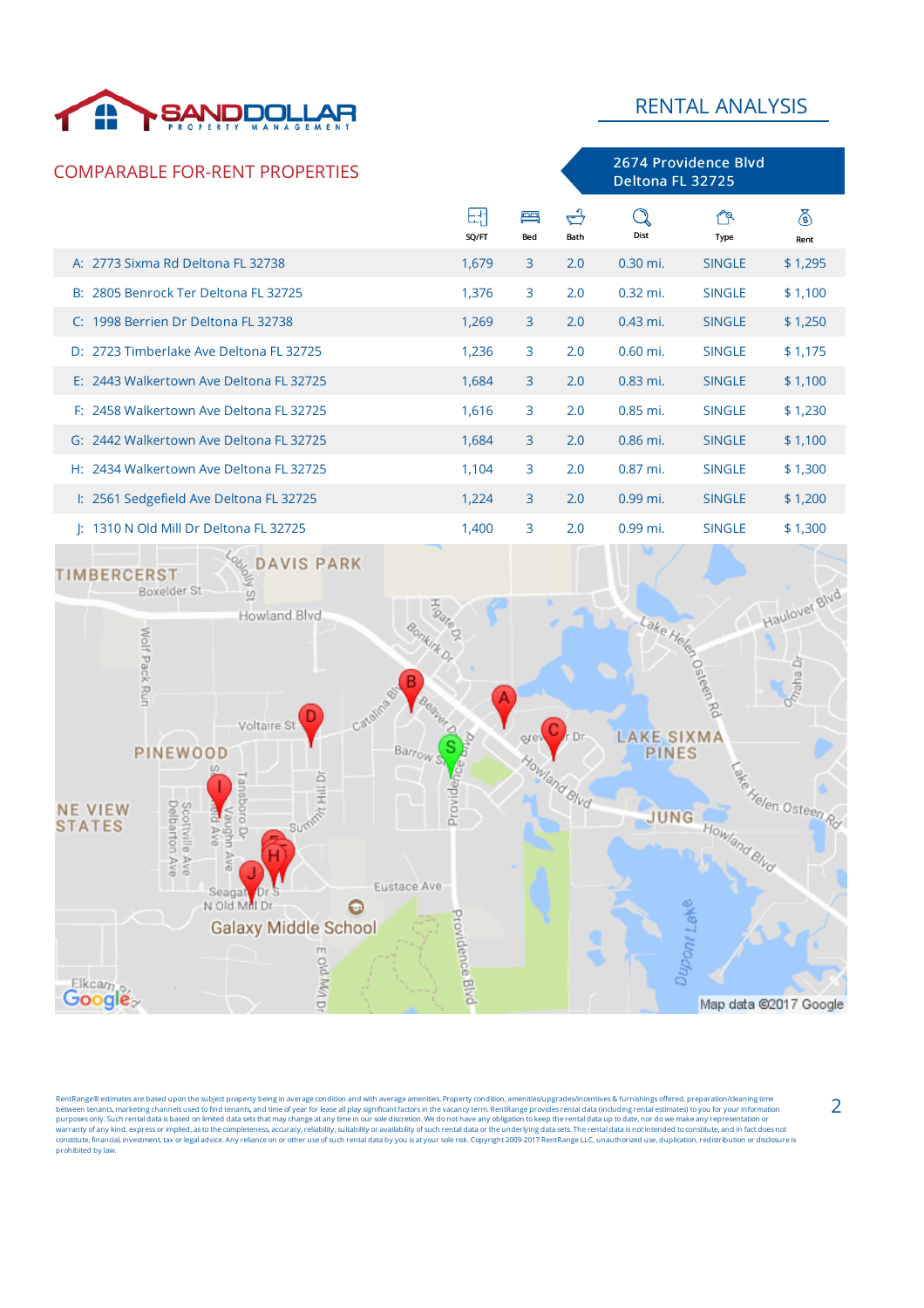

### COUNTY RENT TRENDS BY BEDROOM & TYPE







MULTI-FAMILY SINGLE-FAMILY

# MEDIAN HOUSING RENTAL RATES IN DELTONA, FL

| <b>TYPE</b>                         | <b>MEDIAN RENT</b> | <b>SECTION 8</b> | <b>AVG SOFT</b> | \$/SQFT |
|-------------------------------------|--------------------|------------------|-----------------|---------|
| 1BD SINGLE-FAMILY in Deltona        | \$861              | \$764            | 1,131           | \$0.76  |
| 1BD MULTI-FAMILY in Deltona         | \$862              | \$764            | 753             | \$1.14  |
| 2BD SINGLE-FAMILY in Deltona        | \$923              | \$959            | 968             | \$0.95  |
| 2BD MULTI-FAMILY in Deltona         | \$909              | \$959            | 927             | \$0.98  |
| <b>3BD SINGLE-FAMILY in Deltona</b> | \$1,213            | \$1,298          | 1,375           | \$0.88  |
| <b>3BD MULTI-FAMILY in Deltona</b>  | \$1,112            | \$1,298          | 1,371           | \$0.81  |
| 4BD SINGLE-FAMILY in Deltona        | \$1,420            | \$1,454          | 2,019           | \$0.70  |
| 4BD MULTI-FAMILY in Deltona         | \$1,385            | \$1,454          | 1.997           | \$0.69  |

entRange® estimates are based upon the subject property being in average condition and with average amenities. Property condition, amenities/upgrades/incentives & furnishings offered, preparation/cleaning time between tenants, marketing channels used to find tenants, and time of year for lease all play significant factors in the vacancy term. RentRange provides rental data (including rental estimates) to you for your information prohibited by law.

## RENTAL ANALYSIS

2674 Providence Blvd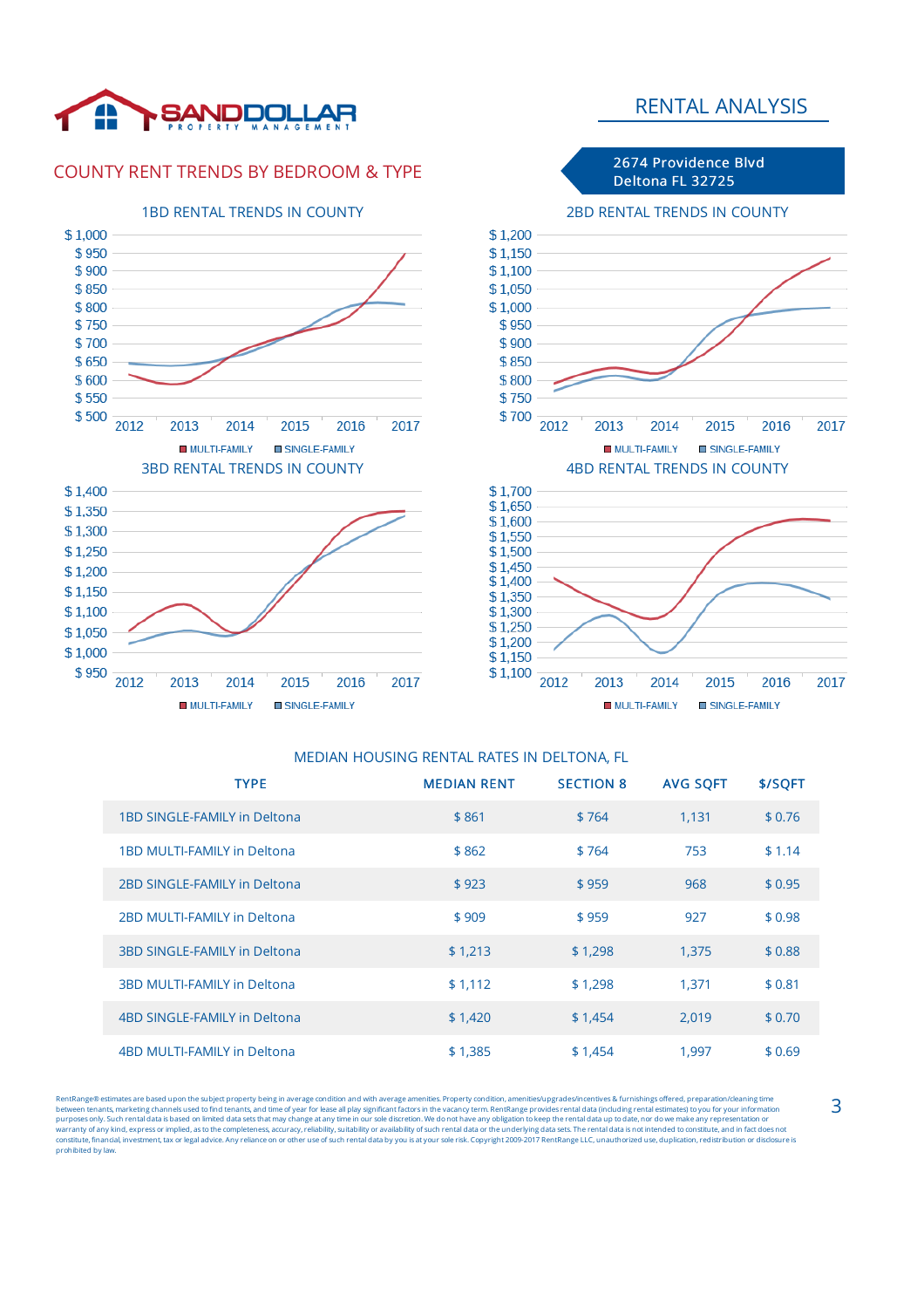

### AREA GROSS YIELD & RENTAL TRENDS

2674 Providence Blvd Deltona FL 32725

#### GROSS YIELD PERCENTAGES OF 10 NEAREST ZIP CODES

| <b>ZIP CODES</b> | <b>GROSS YIELD %</b> | <b>MEDIAN RENT</b> |
|------------------|----------------------|--------------------|
| 32725            | 9.97 %               | \$1,202            |
| 32713            | 9.23 %               | \$1,524            |
| 32771            | 10.91 %              | \$1,235            |
| 32738            | 9.77 %               | \$1,200            |
| 32763            | 9.68 %               | \$1,156            |
| 32744            | 10.35 %              | \$1,250            |
| 32773            | 10.64 %              | \$1,266            |
| 32746            | 8.18%                | \$1,616            |
| 32720            | 10.75 %              | \$1,113            |
| 32764            | 8.48%                | \$1,076            |

#### RENTAL TREND SUMMARY

| <b>TYPE</b>              | <b>1 MONTH CHANGE</b> | <b>3 MONTH CHANGE</b> | <b>12 MONTH CHANGE</b> |
|--------------------------|-----------------------|-----------------------|------------------------|
| Zip Code 32725           | \$21                  | \$48 <sup>2</sup>     | \$58                   |
| City of Deltona          | \$41                  | \$33                  | \$751                  |
| <b>County of Volusia</b> | $-541$                | \$54                  | $$45$ <sup>1</sup>     |
| State of Florida         | \$14                  | \$41                  | \$53                   |

#### Data Sources

Rental comparables are collected from a national network of strategic resources that include but are not limited to: rental data aggregators, residential property managers, real estate investment enterprises, real estate technology providers and MLSs. We do not deploy screen-scrapers or bots to acquire protected or copyrighted data from the web. Our information is acquired in accordance with the resources terms of use and/or through licensed data-usage agreements.

entRange® estimates are based upon the subject property being in average condition and with average amenities. Property condition, amenities/upgrades/incentives & furnishings offered, preparation/cleaning tim between tenants, marketing channels used to find tenants, and time of year for lease all play significant factors in the vacancy term. RentRange provides rental data (including rental estimates) to you for your information prohibited by law.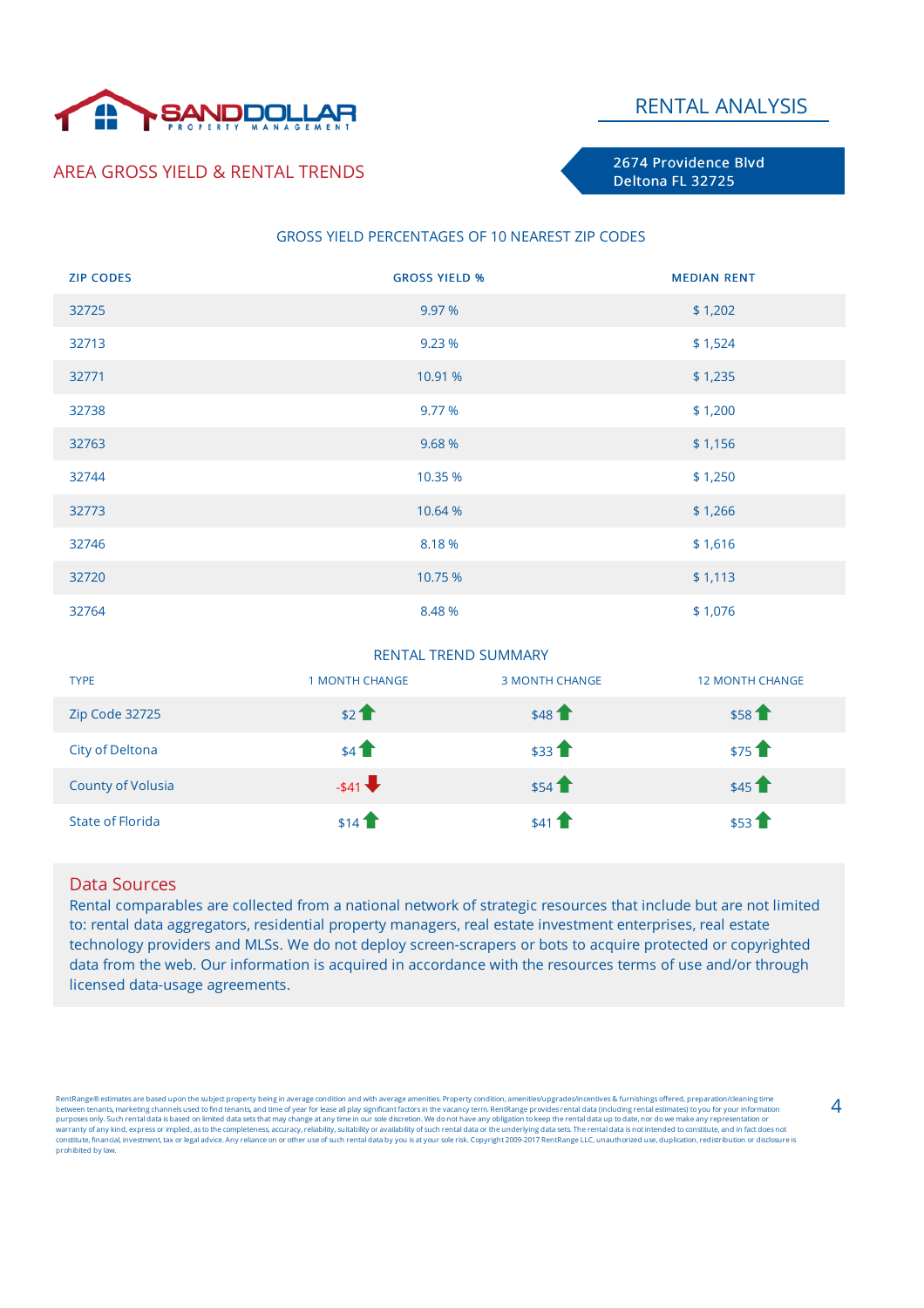

### DATA DICTIONARY

2674 Providence Blvd Deltona FL 32725

| <b>CENSUS COUNTY SATURATION</b>                      | Estimated percentage of renter-occupied units versus owner-occupied units as reported by<br>U.S. Census / American Community Survey within the geography searched. Census<br>estimates rental saturation for 1-4 unit properties and rental saturation for 5+ unit<br>properties. The most recent Census data is from at least 21 months ago. |
|------------------------------------------------------|-----------------------------------------------------------------------------------------------------------------------------------------------------------------------------------------------------------------------------------------------------------------------------------------------------------------------------------------------|
| <b>CONFIDENCE SCORE</b>                              | Predictor of the accuracy of the final RentRange Rental Estimate based on numerous<br>factors, including location of the subject, its physical characteristics, neighborhood<br>characteristics, market conditions, and the similarity of the comparable properties to the<br>subject property.                                               |
| <b>CUSTOM COUNTY SATURATION</b>                      | Estimated percentage of renter-occupied units versus owner-occupied units as reported by<br>RentRange within the geography searched. RentRange estimates rental saturation for<br>single-family detached properties only.                                                                                                                     |
| <b>CUSTOM COUNTY VACANCY</b>                         | Estimated vacancy rate as reported by RentRange uses both public and proprietary<br>information within the geography searched. Custom vacancy is for either single-family<br>detached or multi-family depending on the report type.                                                                                                           |
| <b>DAYS ON MARKET</b>                                | Days on market measures the average number of days the property has been listed for rent<br>in that geography.                                                                                                                                                                                                                                |
| DAYS ON MARKET VS. VACANCY<br><b>CHART IN COUNTY</b> | Left Y axis shows days on market represented by bars, the right Y axis and curve line<br>represent vacancy rate in the given county.                                                                                                                                                                                                          |
| <b>ESTIMATED PROPERTY VACANCY</b>                    | RentRange's Estimated Property Vacancy is built from our proprietary aggregated analysis<br>of geographic and property specific trends in each subject property's local area.                                                                                                                                                                 |
| <b>GROSS LIVING AREA (GLA)</b>                       | Gross Living Area (GLA) is the total area of finished, above-grade residential space. It is<br>calculated by measuring the outside perimeter of the structure and includes only finished,<br>habitable, above-grade living space. Finished basements and unfinished attic areas are not<br>included in total gross living area.               |
| <b>GROSS YIELD</b>                                   | Gross yield is calculated by dividing the total annual projected gross income by the total<br>property price. Gross yield = gross income / total property price.                                                                                                                                                                              |
| <b>HIGH/LOW RADIUS RENT</b>                          | Rent amount for the top and bottom tenth percentiles in the radius searched for either the<br>single-family detached or multi-family properties.                                                                                                                                                                                              |
| <b>MEDIAN RADIUS RENT</b>                            | Median rent amount for all matching comparable rentals within the radius searched.                                                                                                                                                                                                                                                            |

RentRange® estimates are based upon the subject property being in average condition and with average amentities. Property condition, amentities/upgrades/incentual states including rental estimates) to you for you informati prohibited by law.